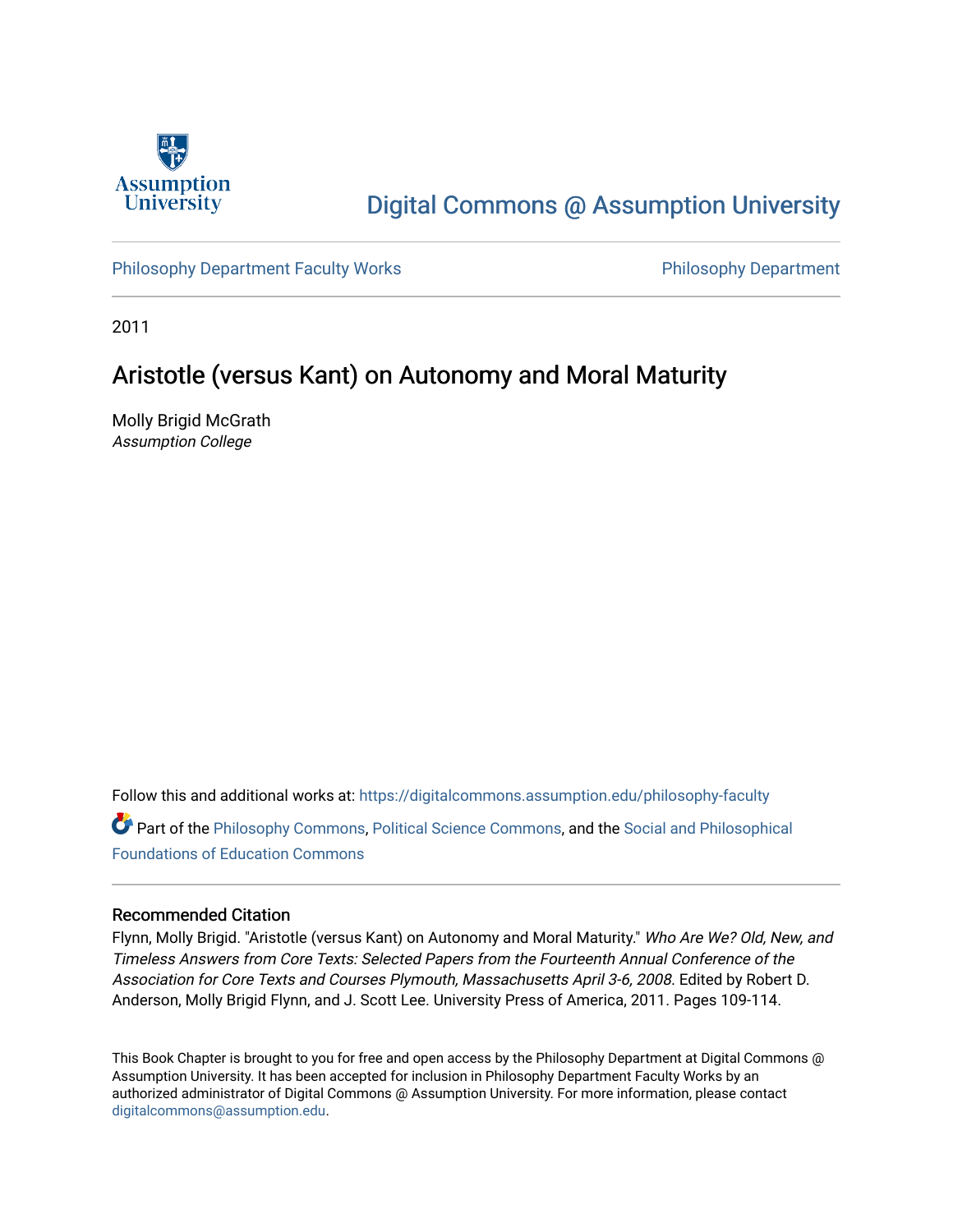# **Aristotle (versus Kant) on Autonomy and Moral Maturity**

### *Molly Brigid Flynn Assumption College*

On the one hand, we are persons, thus free morally, and we are capable of becoming morally mature. On the other hand, we are social animals. Often these sides of human life seem at odds. I will compare Kant's modern view with Aristotle's classical view of freedom and moral maturity to illustrate that how we philosophically describe our freedom makes a difference for how we understand our goal of moral maturity.

Kant emphasizes autonomy as the essence of morality, and this autonomy or freedom contains both a negative *from* aspect and a positive *to* aspect. The individual's moral life is free *from* two things especially: desires and other people. He emphasizes freedom from the passions because the passions, as entwined with the body, are one way in which we are determined by the laws of physics. This aspect of freedom is especially emphasized in the *Groundwork* and in the second *Critique*. According to his epistemological metaphysics, we have no direct access, as knowing beings, to the noumenal, to the real in itself. It is in the moral life alone, through our willing of the moral law, which we break through into the noumenal. The will, in willing the rule of reason, is free from the phenomenal realm and its laws, but when we allow our passions to determine what we do, we give ourselves over to the phenomenal and to physics and are thus not free. In "What is Enlightenment?" freedom from others is Kant's focus. To be morally mature is to be autonomous from other persons. This, also, is grounded in Kant's conception of the moral law. Each person, having reason, has equal and easy access to the moral law, the categorical imperative. The equality of access here is important. The moral law is built into reason, and the willing of the moral law is in fact nothing other than the willing of reason. Because all persons have reason, we all have the moral law given to us directly, rather than through others. The ease of access is important here, too. Kant claims to merely formalize and defend philosophically, what we all know intuitively: the golden rule, consistency of action, treating persons as persons. Making some individuals more authoritative morally offends against both the ease and the equality of access to the moral law. Being determined by desire subjects the will to the laws of physics; by looking to others as moral authorities, we abdicate our sovereign throne as persons with reason and as containing the moral law within us. In both cases, freedom *to* exercise our essential dignity as persons requires freedom *from* desires and others lest we displace our own inner moral authority, estranging ourselves from the moral law and from our own authenticity as persons with reason. Of course, in being truly free, we are also bound. Instead of advocating lawlessness as freedom, Kant maintains that freedom is binding oneself to duty. Thus, moral maturity is giving oneself the law that defines one's essence as a person and gives one dignity.

Kant's ethics focuses on autonomy or moral maturity as rationality and freedom from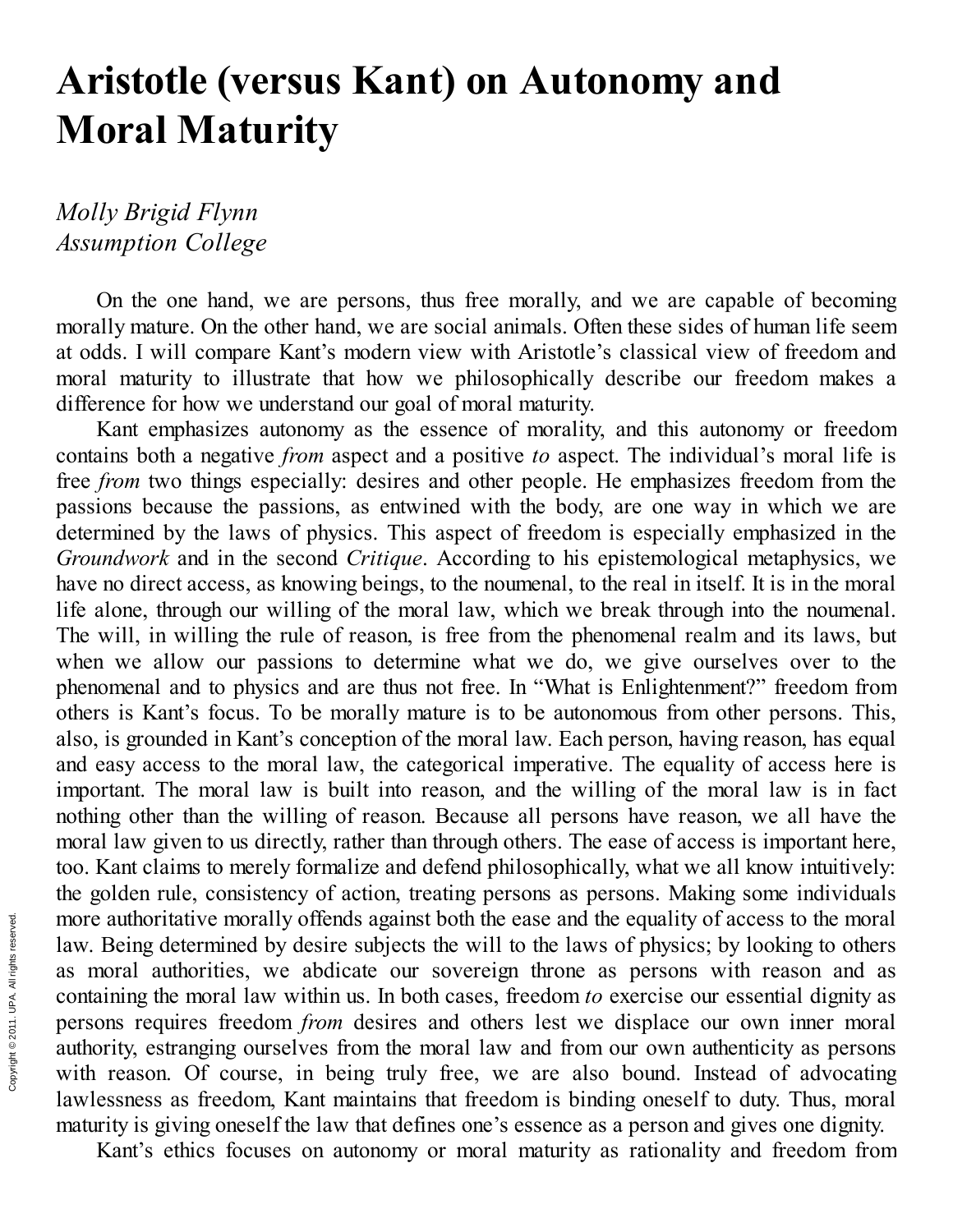heteronomy. Aristotle's ethics does not focus on these concepts, but rather on the inborn human *telos*, happiness, the virtues and their exercise, prudence, friendship, and contemplation – anything that goes into a human life turned out well, to use Robert Spaemann's rendering of *eudaimonia* (19). I would like to force Aristotle to speak in our modern idiom. What does he have to say about us in terms of autonomy and moral maturity?

If we focus on the end of *De Anima* III.11-12 (434a and 434b), we see that freedom first arises for Aristotle in the non-rational voluntary movement of animals. Having sensation, animals also experience pleasures and pains. The lowest level animals have touch and an indefinite imagination, but lack the distant senses of sight, hearing, and smell and lack the capacity for forward movement. Even these "imperfect animals," like jellyfish, perform the voluntary local motion of taking in desired things and rejecting undesired things. So-called "perfect" animals, having some distant senses, also perform forward movements, exercising a mobility to pull toward or push away from objects that cause pleasure or pain. This is a freedom *to* move, but it is not a raw freedom – it is bound to a particular sensed thing as it shows up as good in pleasure and desire. At the next level, most animals also have a definite imagination, a quasi-sensory discernment of objects not immediately given to the five senses. This is an additional level of freedom: freedom *from* the immediate, sensed present and freedom *to* pursue or flee the sensible thing not here but just around the corner. By rejecting as absurd the denial of voluntary movement to children and brutes, Aristotle insists that all this movement in response to sensed and imagined things is willed movement. It is on this ground that true, human freedom is built. The highest level of animal life is the adult human, but it remains part of this continuum of animals. As *De Anima* III.10 explains (433b), we have not just a sensory imagination but also a "calculative" imagination by which we can consider and weigh several goods together, and with a deeper memory and longer sense of the future, we discern many more goods to compare and weigh. With reason we can recognize the best and decide upon certain goods among many. This opens up the possibilities of continence and incontinence, and of deliberation and of choice. In *De Anima* III.9-12, reason appears mostly as multiplying the number of things that we can discern and desire. From *Nicomachean Ethics*, we also know that reason opens up new type of goods: reason itself as both practical and theoretical is good, and it is so not merely as a new tool to get more of the same lower-level goods.

At each level of animal life, voluntary movement involves two key factors, a faculty of discrimination or knowledge (e.g., touch, sight, imagination, and thought) and a faculty of desire (e.g., hunger, fear, and wish). Voluntary movement requires a particular object to be apprehended and to be desired, so voluntary movement is always bound to how things appear to us. Notice how Aristotle distinguishes between touch and taste, on the one hand, and sight, smell, and hearing, on the other; then between sensation and imagination; then between a sensory and a calculative imagination; and then between imagination and thought. These are all faculties of discrimination, but at each level the animal increases its range, apprehending objects further away in space or time. Aristotle hierarchically orders the levels of animal life according to the degree of freedom from the immediately discerned and desired sensory objects. At each level, the expanded range of discrimination out of the sensed present opens up a new range of freedom, and that means a new set of desirable objects shows up. But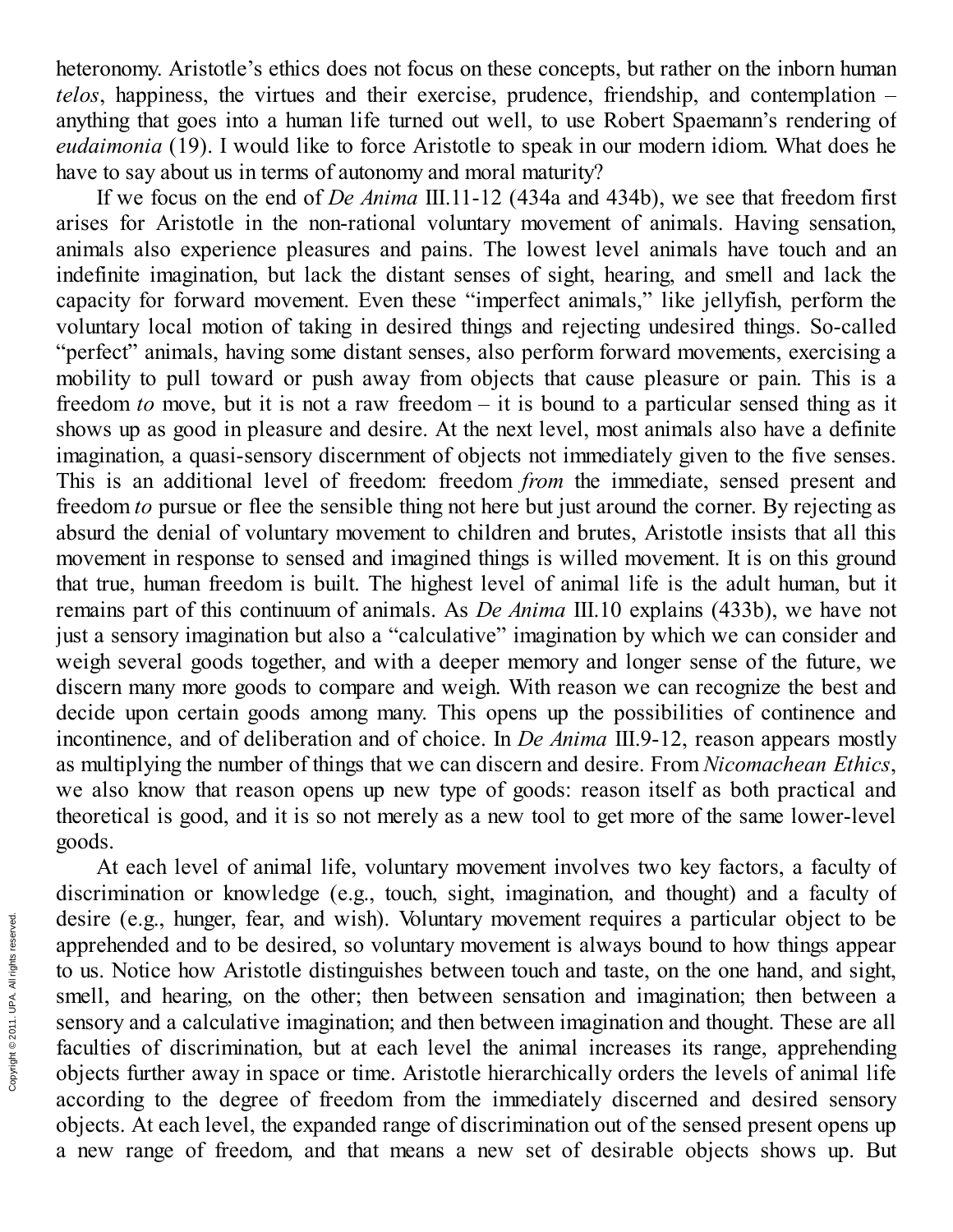movement is still always bound to an object apprehended and desired. For Kant, we must in being morally mature not allow our will to be determined by particular desired goods. For Kant, we must, rather, declare independence from the appearances and always will the good will itself. In contrast, for Aristotle, our sensory apprehension of and desire for goods do not undermine freedom or voluntariness but form its ground.

For Aristotle, reason both enhances and catapults us beyond this apprehension and desire for material goods. Thought, wish, and choice are part of the hierarchy – the continuum, in animal life of the discernment of objects, the desire for goods, and self-movement  $-$  but reason also transforms all of this upon which it is built. In the adult human, thought often opposes desire for material goods sensed or imagined, giving rise to continence and incontinence. Most of the practical virtues deal with mundane material or interpersonal goods, many of the same type that animals can discern and desire, such as food, safety, victory, power, and sex. But we have the ability to deal with these animal goods in a human way, by infusing our desires and actions with reason. In doing so, we can get not only more of these goods or get them more securely, but we also get to accomplish noble or beautiful actions with them. One need only recall one's last activity involving such animal goods as sex, food, or power to realize the extent to which reason humanizes these goods, transforming them and making our actions with them more beautiful or more ugly than any animal movement could be. Like his account of voluntary movement, Aristotle's ethics allows us to understand both the continuity of human life with brute life and the radical changes that reason brings to the animal aspects of our lives. Because Aristotle does not share Kant's conception of the forces of matter as completely and perfectly deterministic, freedom for him does not require autonomy defined against the desires the way it does for Kant. Freedom for Aristotle arises within nature, not against it, and in action we are always aiming for a particular good as it appears to us through the imagination. The morally mature man is not free from the apparent good, but he is the one who uses reason to ensure that the good appears to him truly.

What about autonomy from others? Authority is the function of those capable of directing others to the true or the good. The virtuous person successfully trains his desires to harmonize with the good. This training must start in childhood. The need for others' authority, especially in childhood, follows from the non-rational foundations of voluntary movement. Virtue does not consist in the mere habituation of one's desires, but it does require it. And this starts in childhood by means of authorities praising or blaming our non-chosen but voluntary movements, so that we begin to understand responsibility and so that our pleasures and pains are connected with their proper objects.

That chosen virtuous actions by adult humans emerge out of the pre-chosen voluntary movement of children shows that others' authority has a positive, even crucial, role in ethics, at least in childhood. What about adulthood? For Aristotle (as for Kant), the virtuous person is autonomous from others' direction and is a law unto himself (*Politics* 1284a14). But as Aristotle claims in the *Rhetoric*, the moral law is not expressible in any finite formula. Our best access to this moral law is the matured faculties of the virtuous person. The virtuous person is the measure, and like the measuring stick from Lesbos, he bends with the oddly shaped situations to measure them correctly when the letter of the law fails because of its generality and inflexibility. Although raised by others and by the law, the virtuous person has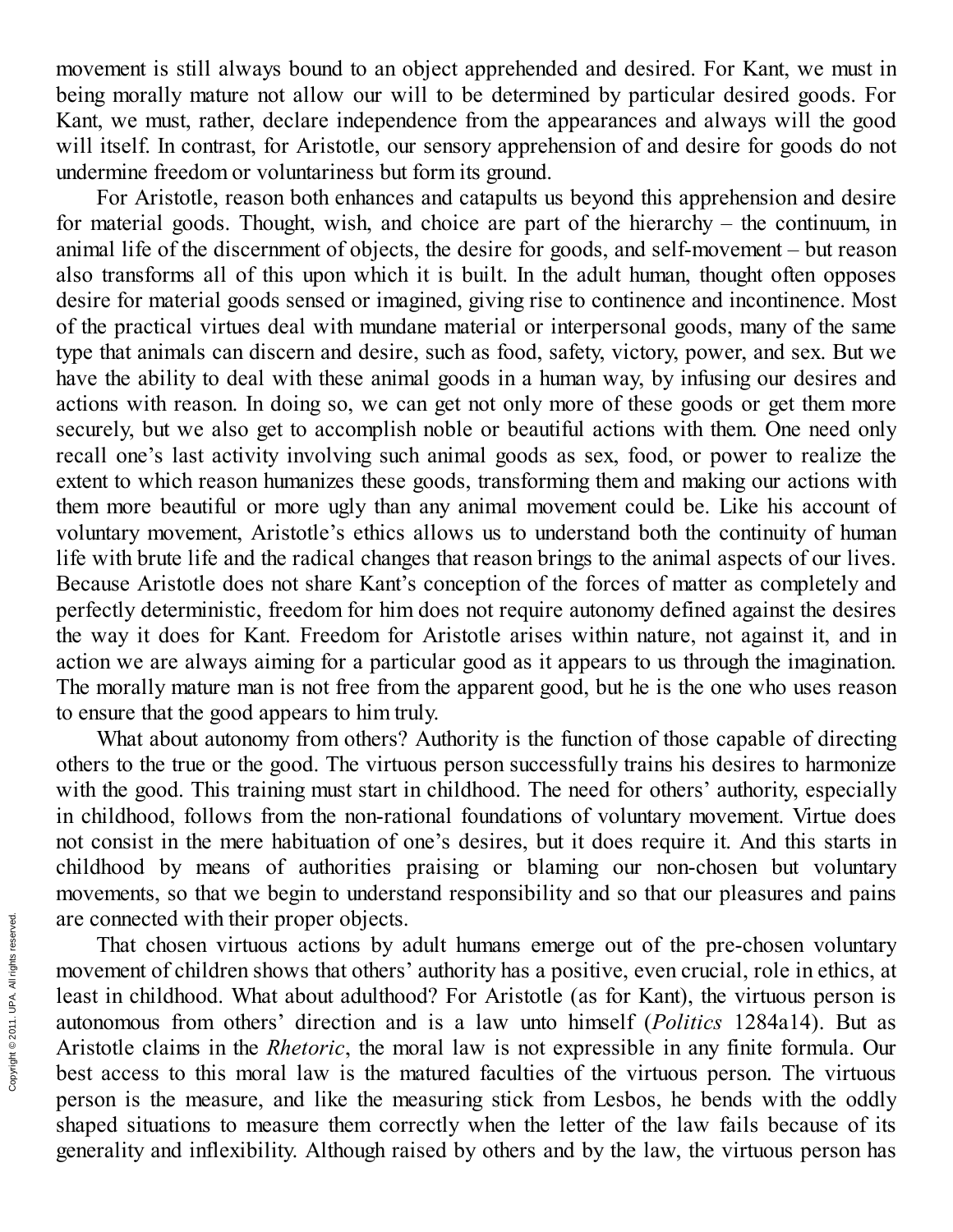not merely adopted others' views or assimilated well to his culture. With their help, he has acquired for himself a sensitively tuned faculty to discriminate the good and bad in his own and in others' actions. He can even recognize the inadequacies of the law that have cultivated this sensitivity in him. Though Kant sees as necessary, for a historically limited time, a tough but enlightened authority, like Frederick II of Prussia, who can set the ground for a people to progressively enlighten themselves, Aristotle does not think the multitude of people can reach moral maturity. For Aristotle, virtuous people really are permanently invaluable as moral authorities for the multitude, which is stuck in the middle in continence or incontinence.

Aristotle denies both the equality and the ease of access to moral correctness, the two features of Kant's categorical imperative that allow Kant to denigrate, as a form of immoral heteronomy, the exercise and honoring of moral authority. Many people do not become fully virtuous, and for them the law and others' authority remains important throughout life. In the *Nicomachean Ethics*, Aristotle quotes Hesiod: "Altogether best is he who has insight into all things,  $/$  But good in his turn is he who trusts one who speaks well.  $/$  But whoever neither himself discerns, nor, harkening to another, / Lays to heart what he says, that one for his part is a useless man" (1095b). Although autonomous insight is best, we who lack insight into all things are foolish if ungrateful for authorities with better understanding than ourselves. Aristotle also denies the ease of knowledge of right and wrong. In a rejection of anything like the categorical imperative, Aristotle denies that any formula or single principle is an infallible guide to moral action. All actions deal with particulars, and general principles are good but imperfect guides. The morally serious and virtuous person may not need moral authorities, but the difficulty of knowing the best course of action may make other virtuous people epistemically useful even to the morally mature man. Aristotle tells us that it is easier to perceive, and thus enjoy contemplatively, the good actions of others. Moreover, in good friendship decent people make each other better "by putting their friendship to work and by straightening one another out, for they have their rough edges knocked off by the things they like in one another" (1172a). It might also be easier to perceive the *imperfection* of actions done by others. Other people's opinions and actions would then take on a positive role in Aristotle's ethics, even for the virtuous person. The happy life of the person who puts virtue to work throughout life is "self-sufficient" (1097b), but this self-sufficiency requires the virtue and happiness of friends, as well.

Finally, Aristotle does come closer to Kant when he denies that reason is merely another natural thing. For Kant, the radical independence of reason from nature makes freedom and a good will the ultimate goods for us: it is with reason's freedom that I attain the real me, affirming the authentic dignity of my personhood, and here I break away from the appearances and get through to the really real. We need to understand reason and freedom as radically different from nature in order to be persons, and to be free from the determinism of nature, according to Kant.

Likewise, for Aristotle, I am most truly my intellect, and true self-love means acting reasonably, serving and exercising this highest part of me most of all. And likewise for Aristotle, reason is not just another part of nature. It is ultimately god-like and immaterial. It is simultaneously part of us and beyond us, and with it we can really, though imperfectly, be united with the most real beings in and behind the cosmos. Nevertheless, Aristotle draws a